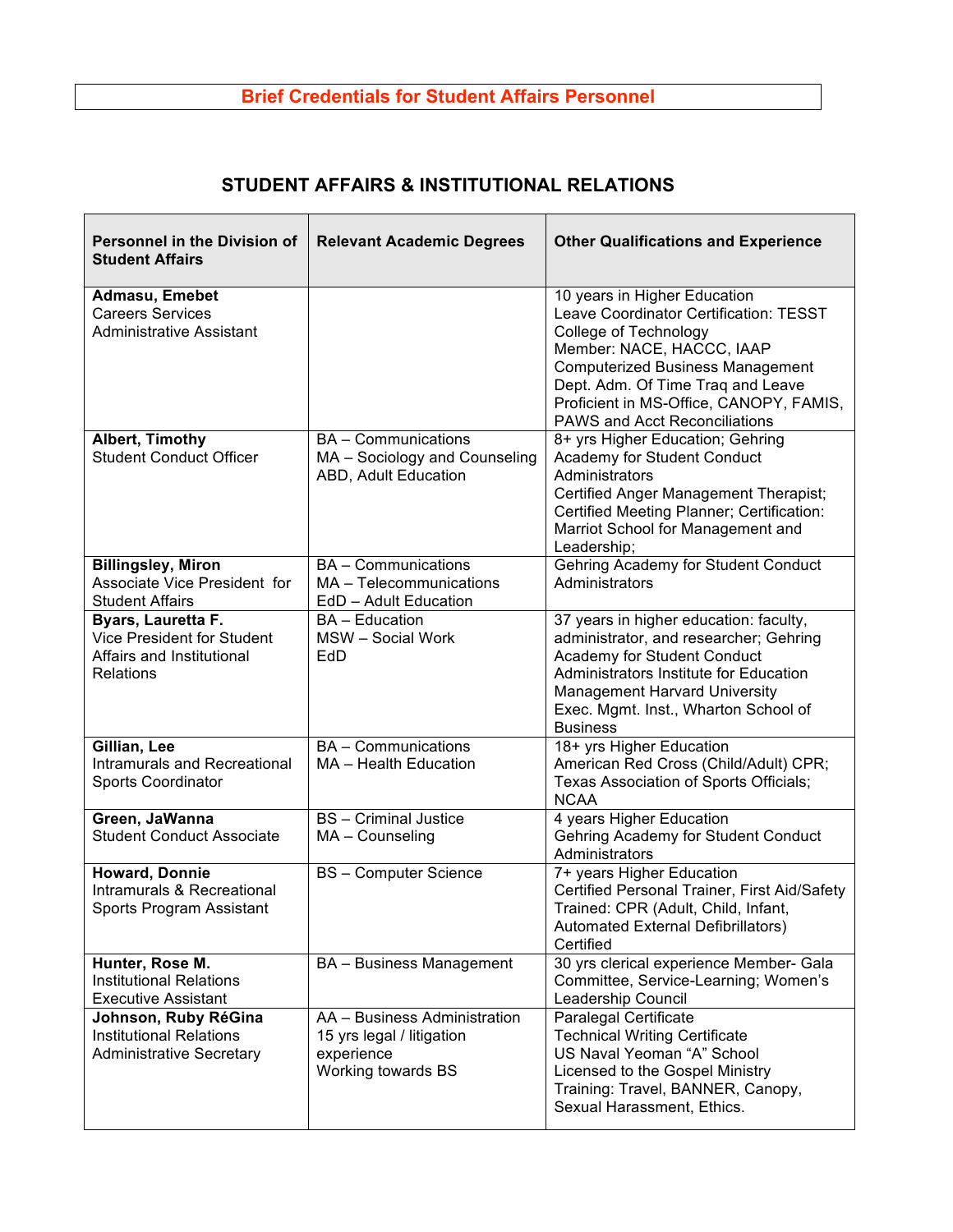| <b>Personnel in the Division of</b><br><b>Student Affairs</b>                                             | <b>Relevant Academic Degrees</b>                                                          | <b>Other Qualifications and Experience</b>                                                                                                                                                                                          |
|-----------------------------------------------------------------------------------------------------------|-------------------------------------------------------------------------------------------|-------------------------------------------------------------------------------------------------------------------------------------------------------------------------------------------------------------------------------------|
| Jones, Glenda<br>Career & Outreach Services<br>Director                                                   | <b>BBA</b> - Business Management<br>MA - Counseling                                       | 27 years Higher Education                                                                                                                                                                                                           |
| Lewis, Belinda<br><b>Disability Services Program</b><br>Specialist                                        | <b>BA</b> - Business Administration<br>MA - Counseling                                    | 10 years Higher Education<br>First Aid/Safety Trained: CPR (Adult,<br>Child, Infant, Automated External<br>Defibrillators) Certified                                                                                                |
| Lewter IV, Charles H.<br><b>Assistant Director Student</b><br><b>Activities</b><br>All Faith Chapel, Dean | BA<br><b>Masters of Divinity</b><br>Post Graduate-Educ. Admin.                            | 15+ yrs Higher Education<br>Licensed and Ordained Minister Board<br>Member: National Association of College<br>and University Chaplain and Deans                                                                                    |
| Lowe, Alisha M.<br><b>Student Volunteer</b><br>Coordinator                                                | <b>BA</b> - Educational Studies                                                           | 15 months Higher Education                                                                                                                                                                                                          |
| <b>McCraw, Isis</b><br>Program Coordinator                                                                | BA - Management<br><b>MBA</b>                                                             | 7 yrs Higher Education                                                                                                                                                                                                              |
| Norman, Kay F.<br><b>Student Services Director</b>                                                        | <b>BS</b> - Political Science<br>MEd - Special Education<br>EdD - Higher Education Admin. | 19 years Higher Education<br>Registered Educational<br>Diagnostician/Certified Special Education<br>Teacher<br><b>Certified Customer Service Trainer</b><br><b>ETS Test Center Supervisor</b><br><b>First Aid/Safety Trained</b>    |
| Orok, Orok<br>Program Coordinator                                                                         | BA - Computer Engr.<br>Technology<br>MA - Community Development<br>& Planning             | First Aid/Safety Trained: CPR (Adult,<br>Child, Infant, Automated External<br>Defibrillators) Certified                                                                                                                             |
| Porter, Melanie<br><b>Student Activities &amp;</b><br>Leadership<br><b>Administrative Assistant</b>       | Hours towards Bachelor<br>Degree                                                          | 4 years Higher Education Training: Sexual<br>Harassment, Ethics, FAMIS, PAW, Canopy                                                                                                                                                 |
| Ransom, Steven<br><b>Students Activities &amp;</b><br>Leadership Director                                 | <b>BA</b> - TeleCommunications<br>MA - Education                                          | 28 yrs Higher Education<br>Chair-elect/National Association of<br>Campus Activities (NACA);<br>Board of Directors (NACA)<br>First Aid/Safety Trained: CPR (Adult,<br>Child, Infant, Automated External<br>Defibrillators) Certified |
| <b>Roberts, Frederick</b><br><b>Careers &amp; Outreach Services</b><br><b>Assistant Director</b>          | <b>BA</b> – Accounting<br>MBA                                                             | 30+ years in Higher Education<br>First Aid/Safety Trained: CPR (Adult,<br>Child, Infant, Automated External<br>Defibrillators) Certified                                                                                            |
| <b>Simmons, Denise</b><br><b>Student Activities &amp;</b><br>Leadership<br><b>Assistant Director</b>      | <b>MBA</b>                                                                                | 15 yrs Higher Education<br>First Aid/Safety Trained: CPR (Adult,<br>Child, Infant, Automated External<br>Defibrillators) Certified                                                                                                  |
| Thomas, Herbert R.<br>Career & Outreach Services<br><b>Placement Counselor</b>                            | BA - Computer Engr.<br>Technology<br>MA - Education                                       | 17 yrs Higher Educations<br>Certification-Strong Career Inven.                                                                                                                                                                      |
| <b>Thomas, Pamela</b><br><b>Student Activities &amp;</b><br><b>Leadership Secretary</b>                   | <b>Pursing Associate Degree</b><br>22 yrs Higher Education                                | Training: Defensive Driving; Sexual<br>Harassment, ethics and CPR training                                                                                                                                                          |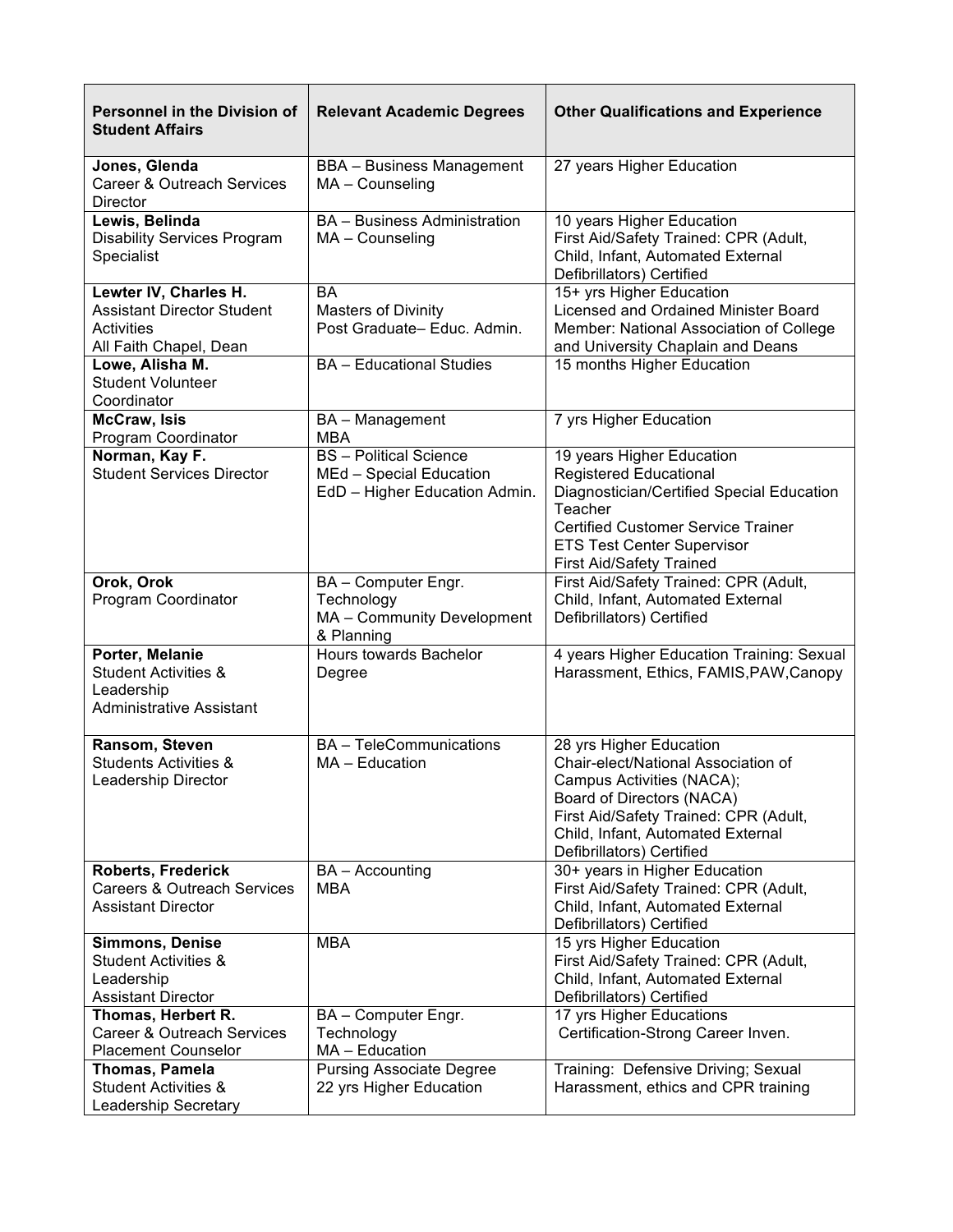| <b>Personnel in the Division of</b><br><b>Student Affairs</b>                   | <b>Relevant Academic Degrees</b>                                                                      | <b>Other Qualifications and Experience</b>                                                                                                                                                                                                                                                                      |
|---------------------------------------------------------------------------------|-------------------------------------------------------------------------------------------------------|-----------------------------------------------------------------------------------------------------------------------------------------------------------------------------------------------------------------------------------------------------------------------------------------------------------------|
| <b>Washington, Shadia</b><br><b>Careers Services</b><br><b>Scheduling Clerk</b> | 11 years in Higher Education                                                                          | Member: NACE, SoACE, HACCC                                                                                                                                                                                                                                                                                      |
| <b>Wells, Hattie</b><br><b>Student Affairs</b><br>Secretary                     | Pursuing BA in Sociology<br>31+ years Higher Education                                                | Training: Office Management Job<br><b>Training Partnership Act</b><br>Certificate: Brazos Valley Counsel of<br>Alcohol and Substance Abuse<br>Treatment of Special Populations: Gangs,<br>Cults, and Chemical Dependency<br><b>Treatment of Special Population as</b><br><b>Relevant to Chemical Dependency</b> |
| Intramurals/Recreational<br>Sports<br>Program Assistant (Vacant)                |                                                                                                       |                                                                                                                                                                                                                                                                                                                 |
| <b>Personnel in Institutional</b><br><b>Affairs (Who Work with</b><br>Students) | <b>Relevant Academic Degrees</b>                                                                      | <b>Other Qualifications and Experience</b>                                                                                                                                                                                                                                                                      |
| DeLuna-Gonzalez, Elma<br><b>Multicultural Affairs Officer</b>                   | AA - General Studies<br><b>BA</b> – History<br>BA - Accounting<br>MA - Counseling                     | <b>Hispanic Recruiter</b><br>Collegiate G-Force Sponsor                                                                                                                                                                                                                                                         |
| <b>Williams, Renee</b><br><b>Equal Opportunity</b><br><b>Compliance Officer</b> | BA - Corp. Training<br>MS - Education<br>9 yrs EEO/Affirmative Action<br>8 yrs General Administrative | Internal Workplace Investigator<br>Train-the-Trainer<br><b>Member-American Associate</b><br>Sexual Harassment Awareness- Train the<br>Trainer                                                                                                                                                                   |

## **OFFICE OF ENROLLMENT MANAGEMENT**

| <b>Personnel in Enrollment</b><br><b>Management</b>                       | <b>Relevant Academic Degrees</b>                     | <b>Other Qualifications and Experience</b>                                                                                                       |
|---------------------------------------------------------------------------|------------------------------------------------------|--------------------------------------------------------------------------------------------------------------------------------------------------|
| <b>Brown, Lenice</b>                                                      | BA - Bus. Admin/Management                           | 18 years higher education                                                                                                                        |
| Articulation & Transfer Coord.                                            | MS - Human Sciences<br>$MA$ – Counseling             | <b>Testing Coordinator</b><br>AACRAO Member                                                                                                      |
|                                                                           |                                                      |                                                                                                                                                  |
| Byars II, Don W.<br>Associate Provost for<br><b>Enrollment Management</b> | BA – Secondary Education<br>MA - Secondary Education | 37 years as administrator of public<br>higher education<br>ACT Enr. Plan. & AACRAO Member<br>SEM (Strategic Enr. Mgmt.), College<br><b>Board</b> |
| Davis, Irene                                                              |                                                      |                                                                                                                                                  |
|                                                                           |                                                      |                                                                                                                                                  |
| Dungey, Deborah                                                           | <b>BS</b> – Business Administration                  | 30 years higher education                                                                                                                        |
| Registrar                                                                 | MA – Counseling                                      | AACRO, TACRAO, Member                                                                                                                            |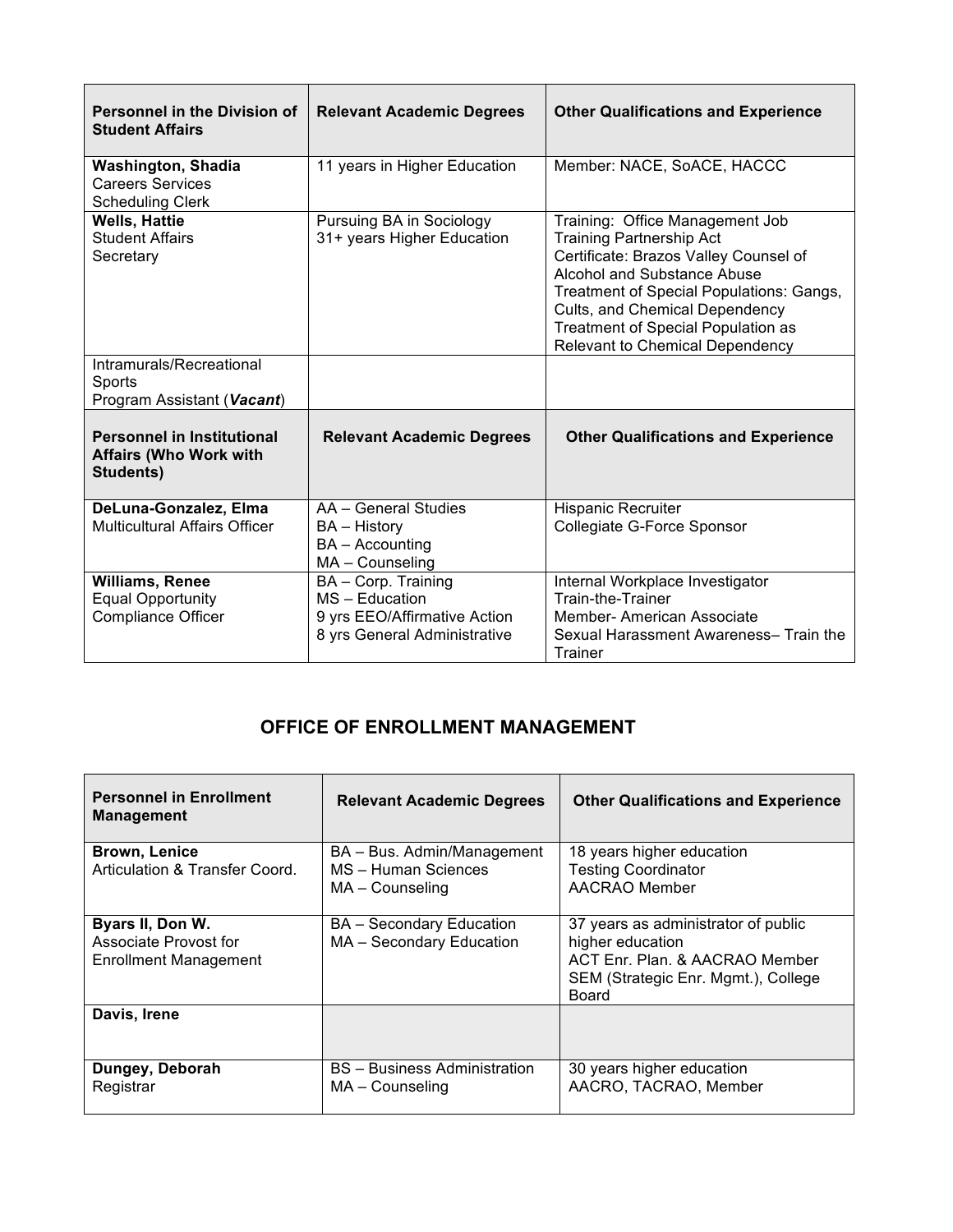| <b>Personnel in Enrollment</b><br><b>Management</b>                                                               | <b>Relevant Academic Degrees</b>                                                                                | <b>Other Qualifications and Experience</b>                                                                                                                                                                                        |
|-------------------------------------------------------------------------------------------------------------------|-----------------------------------------------------------------------------------------------------------------|-----------------------------------------------------------------------------------------------------------------------------------------------------------------------------------------------------------------------------------|
| Gooch, Mary<br>Asst. Director of Admissions<br>(Undergraduate)                                                    | <b>BS-Sociology</b><br>MS - Business Administration                                                             | 14 years higher education<br>AACRAO, NACDRAO member                                                                                                                                                                               |
| Montgomery, Tina<br>Associate Registrar                                                                           | BA - Psychology<br>MS - Public Administration                                                                   | 14 years of higher education as an<br>administrator                                                                                                                                                                               |
| Owens-Freeman, Pamela<br>Asst. Director of Recruitment<br>And Marketing                                           | BS - Merchandising & Design<br>MS - Home Economics                                                              | 21 years higher education<br><b>Articulation &amp; Transfer Coordinator</b><br><b>Admissions Counselor</b><br><b>TACRAO &amp; SETACRAO Member</b>                                                                                 |
| Pearson, Mark K.<br>Director of Enrollment Mgmt.                                                                  |                                                                                                                 | AACRAO, Member<br>SEM, Member                                                                                                                                                                                                     |
| Peevy, Jena<br><b>Communications Specialist</b>                                                                   | BA - Communications/Market.                                                                                     | 3 years higher education<br>BANNER, COGNOS and Form Fusion<br>software products                                                                                                                                                   |
| Robinson, Sheila<br><b>Senior Recruiter</b>                                                                       | BS - Criminology and<br>Corrections<br>$MS - Education$                                                         | 19 years higher education<br>Human Resources Representative<br>NACDRAO, NABSE, member                                                                                                                                             |
| <b>Thomas, Jaquarias</b><br><b>Admissions Counselor</b>                                                           | BS - Agriculture & Human<br>Science<br>MA - Counseling<br>MA - Agriculture & Human<br>Science in progress       | <b>TACRAO- Texas Association of</b><br><b>Collegiate Registrars &amp; Admissions</b><br><b>Officers</b><br>NACDRAO- National Association of<br>College Deans, Registrars and<br><b>Admissions Officers</b><br>Texas A&M Symposium |
| <b>Wallace, Ivory</b><br><b>Admissions Counselor</b>                                                              | BA - Psychology<br>Counseling Certificate (25SCH)                                                               | <b>SETACRAO- Annually</b><br>Texas A&M Symposium                                                                                                                                                                                  |
| <b>Personnel in Financial Aid</b>                                                                                 | <b>Relevant Academic Degrees</b>                                                                                | <b>Other Qualifications and Experience</b>                                                                                                                                                                                        |
| <b>Armstrong, Gloria</b><br><b>Financial Aid Counselor</b>                                                        | <b>BBA</b> - Business Administration<br>MA<br>MEd                                                               | 27+ Years Higher Education                                                                                                                                                                                                        |
| Calderon, Maria<br>Interim Reconciliation Specialist                                                              | <b>BBA</b> – Accounting                                                                                         | 0-1 Years Higher Education                                                                                                                                                                                                        |
| Clark, Carlos<br><b>Assistant Provost for Academic</b><br>Affairs and Director of Student<br><b>Financial Aid</b> | BA - English<br><b>BBA</b> - Business Management<br>MA - Educational Leadership<br>PhD - Educational Leadership | 15+ Years Higher Education                                                                                                                                                                                                        |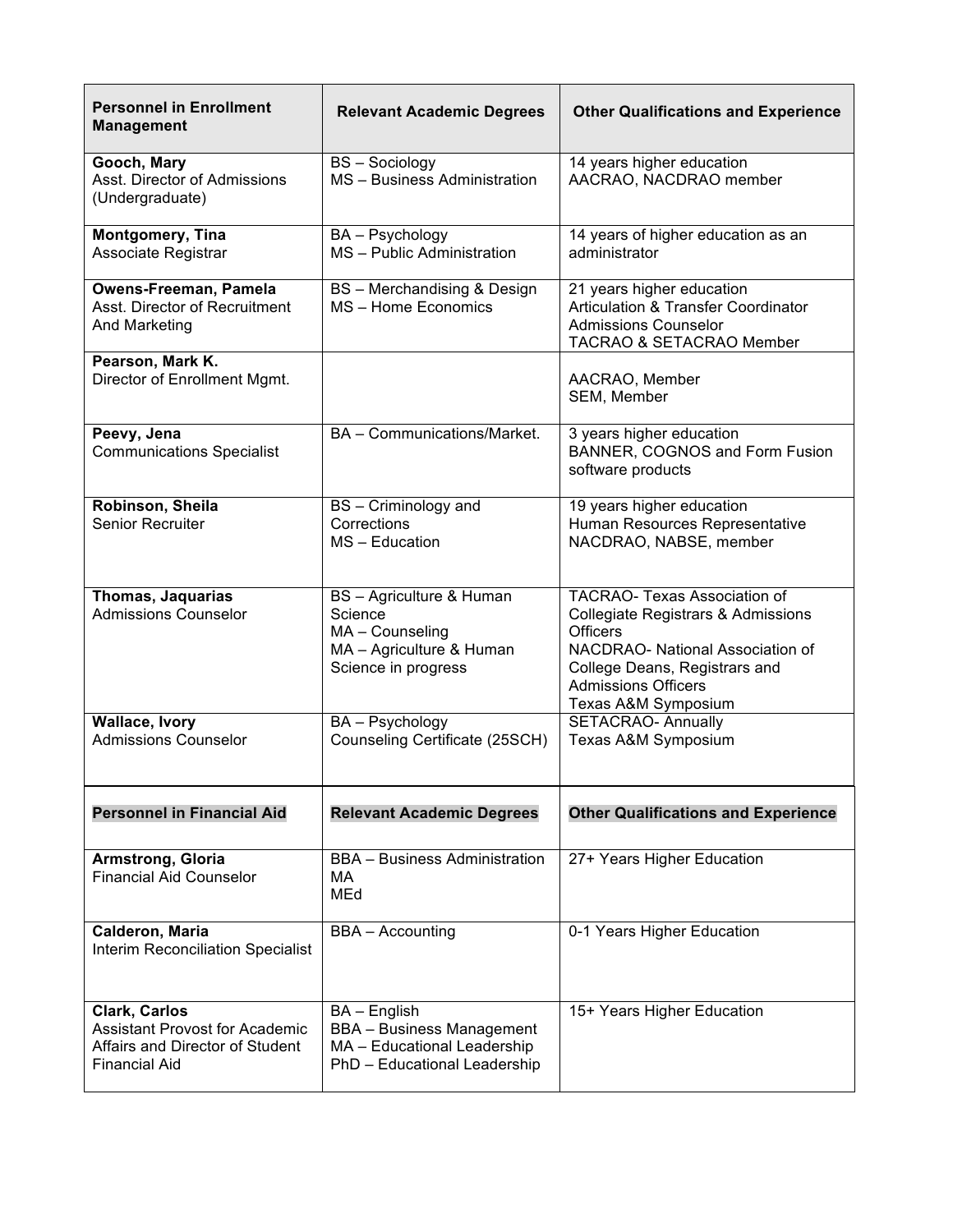| <b>Cummings, Carol</b><br>Data Assistant I             | <b>BA</b> - Sociology<br>MEd - Guidance Counseling                                                              | 20+ Years Higher Education                                                             |
|--------------------------------------------------------|-----------------------------------------------------------------------------------------------------------------|----------------------------------------------------------------------------------------|
|                                                        |                                                                                                                 |                                                                                        |
| Da Costa, Carmen<br><b>Financial Aid Counselor</b>     | <b>BS-Psychology</b>                                                                                            | 0-1 Year Higher Education;<br>4+ Years Management & Leasing<br>Apartments              |
| Dixon, James<br><b>Financial Aid Counselor</b>         | <b>BA</b> - Sociology                                                                                           | 8 Years Higher Education                                                               |
| Deaver, Mark<br>Associate Director of Financial<br>Aid | <b>BBA</b> - Computer Information<br>Systems                                                                    | 13+ Years Higher Education; 4 Years<br><b>Applications Analyst</b>                     |
| Durham, Linda<br><b>Financial Aid Counselor</b>        | BBA - Accounting MA -<br>Guidance & Counseling                                                                  | 10+ Years Higher Education                                                             |
| Ervin, Cedric<br>Data Assistant I                      | High School Diploma                                                                                             | 0-1 Years Higher Education; 1 Year<br>Office Assistant, 2 years Education<br>Assistant |
| Gilliam, Janetta<br><b>Financial Aid Counselor</b>     | <b>BS-Sociology</b><br>MEd - Health and Human<br>Performance<br>MA - Counseling<br>PhD - Educational Leadership | 12 Years Higher Education; 2 Years<br>Education                                        |
| Hurlburt, Kelli<br><b>Financial Aid Counselor</b>      | <b>BA</b>                                                                                                       | 4+ Years Higher Education; 6+ Years<br>Education                                       |
| Jackson, Martha<br><b>Financial Aid Counselor</b>      | <b>BBA</b> - Management<br>MA - Sociology                                                                       | 24+ Years Higher Education                                                             |
| Living, DeKeith<br><b>Reconciliation Specialist</b>    | <b>BBA</b> - Management                                                                                         | 0-1 Years Higher Education;<br><b>7 Years Crew Leader</b>                              |
| Menefee, Joshua<br><b>Financial Aid Counselor</b>      | <b>BBA</b> - Finance                                                                                            | 3+ Years Higher Education; 1 Year<br><b>Security Officer</b>                           |
| Moore, Vera<br>Associate Director of Financial<br>Aid  | <b>BS</b> - Business Education<br>MEd                                                                           | 39 Years Higher Education                                                              |